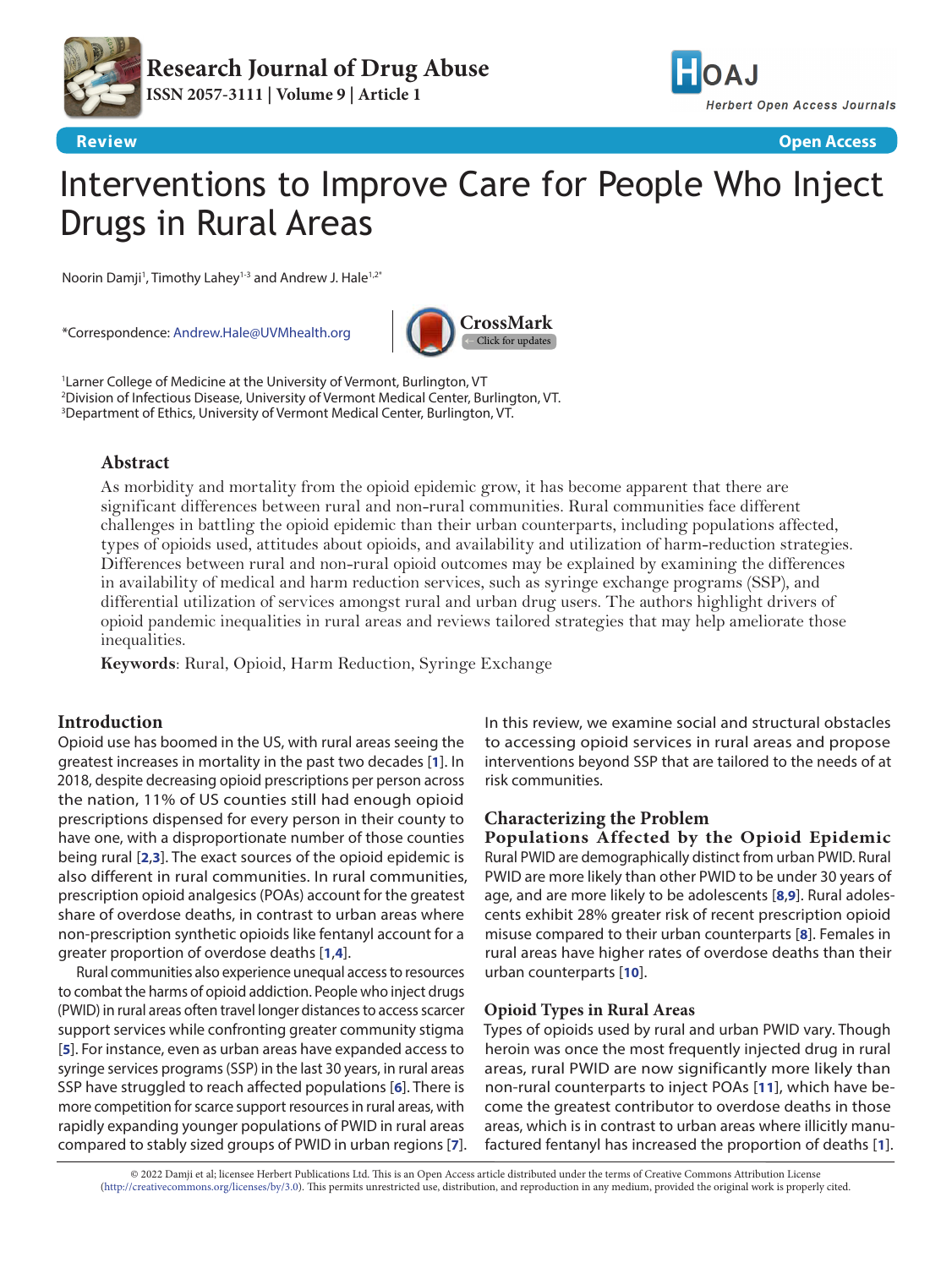# **Distinctive Epidemiology of PWID in Rural Areas** *Social Characteristics that Increase Utilization of Opioids in Rural Areas*

Social factors such as employment involving physical labor, and opioid risk perception, may explain differences in opioid use in rural versus urban communities. It has been postulated that rural patients are more likely to experience chronic pain from jobs involving manual labor, resulting in increased gateway prescriptions of POAs [**[1](#page-4-0)**]. Qualitative data suggest that because rural individuals are more likely to perform jobs requiring heavy manual labor, they are also more likely to culturally normalize prescription opioid misuse [**[12](#page-4-11)**]. Adolescents in rural areas are less likely to identify POA misuse as being risky or dangerous [**[8](#page-4-7)**] than their urban counterparts, further supporting the idea of POAs being more culturally normalized in rural communities. Rural young people with greater economic means are more likely to leave for urban areas in pursuit of attaining higher education than those of lower means [**[12](#page-4-11)**]. This is relevant because lower economic status has been linked to increased risk of opioid dependence [**[12](#page-4-11)**], and the economic migration of young people from rural to urban areas contributes to rural communities' likelihood of normalizing addiction within remaining social environments for adolescents.

*Social Characteristics that Decrease Utilization of Addiction and Harm Reduction Services in Rural Areas* There is a complex social interplay between PWID and non-PWID community members, creating fear and stigma in rural communities that can deter PWID from accessing harm reduction services [**[13](#page-5-0)**]. In many rural areas there is concern from non-PWID community members that SSP invite drug use and crime into the community, despite a lack of data suggesting correlation between increased substance use with the presence of an SSP [**[13](#page-5-0)**]. PWID have fears about SSP as well. In one study, 72% of rural PWID reported concerns of being arrested if carrying needles in public [**[14](#page-5-1)**], and in another study rural PWID were less likely to access syringe based programs if they feared being surveilled by police or arrested at them [**[14](#page-5-1)**].

Confidentiality is a concern among rural PWID [**[11](#page-4-10)**], given life in smaller communities. Rural PWID report increased hesitancy to access services due to community stigma and lack of anonymity [**[1](#page-4-0)**]. These concerns are especially important for clients who were part of methadone maintenance programs attempting to access SSP, as they risk being seen violating the agreements of methadone programs [**[15](#page-5-2)**]. Clients whose family or community members work in support services may lose their anonymity by accessing services [**[1](#page-4-0)**].

Purchasing injection supplies from pharmacies is a potential route of access to harm reduction supplies that unfortunately may perpetuate these social barriers to rural community members [**[16](#page-5-3)**]. The drawbacks of pharmacy-based sales are that many require identification to purchase syringes, preventing

anonymity [**[17](#page-5-4)**], and that pharmacies may participate with law enforcement agencies at their discretion [**[14](#page-5-1)**], both chief concerns expressed by rural PWID.

## *Structural Characteristics Influencing Traditional Opioid Medical Services in Rural Areas*

The increased prevalence of overdose deaths in rural areas is partly attributable to increased distance to addiction services [**[18](#page-5-5)**]. Costs to transport rural patients to urban methadone facilities in Washington state were greater than \$3 million in one year [**[1](#page-4-0)**] and in Vermont transportation difficulties often prevented rural patients from accessing treatment for addiction [**[19](#page-5-6)**,**[20](#page-5-7)**]. Emergency vehicles are more likely to experience delays in providing naloxone in rural areas, and because of regional variability in scope of practice laws, EMTs in rural areas are less likely to be trained or legally permitted to administer naloxone to reverse overdoses [**[6](#page-4-5)**,**[21](#page-5-8)**-**[23](#page-5-9)**].

**Medical Support Services for PWID Living in Rural Areas** Physicians have an important role in addressing the crisis of addiction and associated co-morbid diseases that affect PWID in rural areas, though current data suggest ongoing unmet need. In many rural areas of the US, there is a dire lack of addiction specialists, infectious disease specialists, mental health professionals, and primary care providers (PCP) [**[5](#page-4-4)**]. SSP commonly attempt and struggle to connect their clients to substance use disorder treatment, PCP, HCV treatment, mental health care, and housing assistance, reflecting that many of the needs of rural PWID could be met by physicians [**[24](#page-5-10)**]. The dearth of PCP hits rural communities hard, with elevated risk of opioid mortality in areas with fewer PCP [**[25](#page-5-11)**]. At the same time the need for physicians in rural areas is increasing, interest in rural medicine among physicians has decreased. Rural Healthy People 2010 reported that by year 2000, there were only 156 PCP per 100,000 population compared to 280 in metropolitan counties [**[26](#page-5-12)**], and in 2017, the number of primary care physicians per 100,000 in non-metro areas fell to 53 [**[27](#page-5-13)**,**[28](#page-5-14)**].

Not only is there a need to increase the number and availability of PCP treating PWID in rural areas, but those PCP must also prescribe opioids judiciously. Rurality is an independent variable that increases the likelihood a physician will prescribe opioids for non-malignant chronic pain [**[2](#page-4-1)**], and high risk prescribing is more common in rural areas [**[29](#page-5-15)**]. It is unclear if this is due to disparities in prescribing practices or other factors such as decreased access to multidisciplinary teams to assist with treatment of chronic pain in rural areas [**[30](#page-5-16)**], warranting further inquiry. Nonetheless, the number of prescription opioids in rural communities is significantly higher per capita, increasing the risk of opioid related morbidity to those communities [**[3](#page-4-2)**].

# *Structural Characteristics that Decrease Access to Harm Reduction Services in Rural Areas*

Harm reduction services can be a safety net that promote the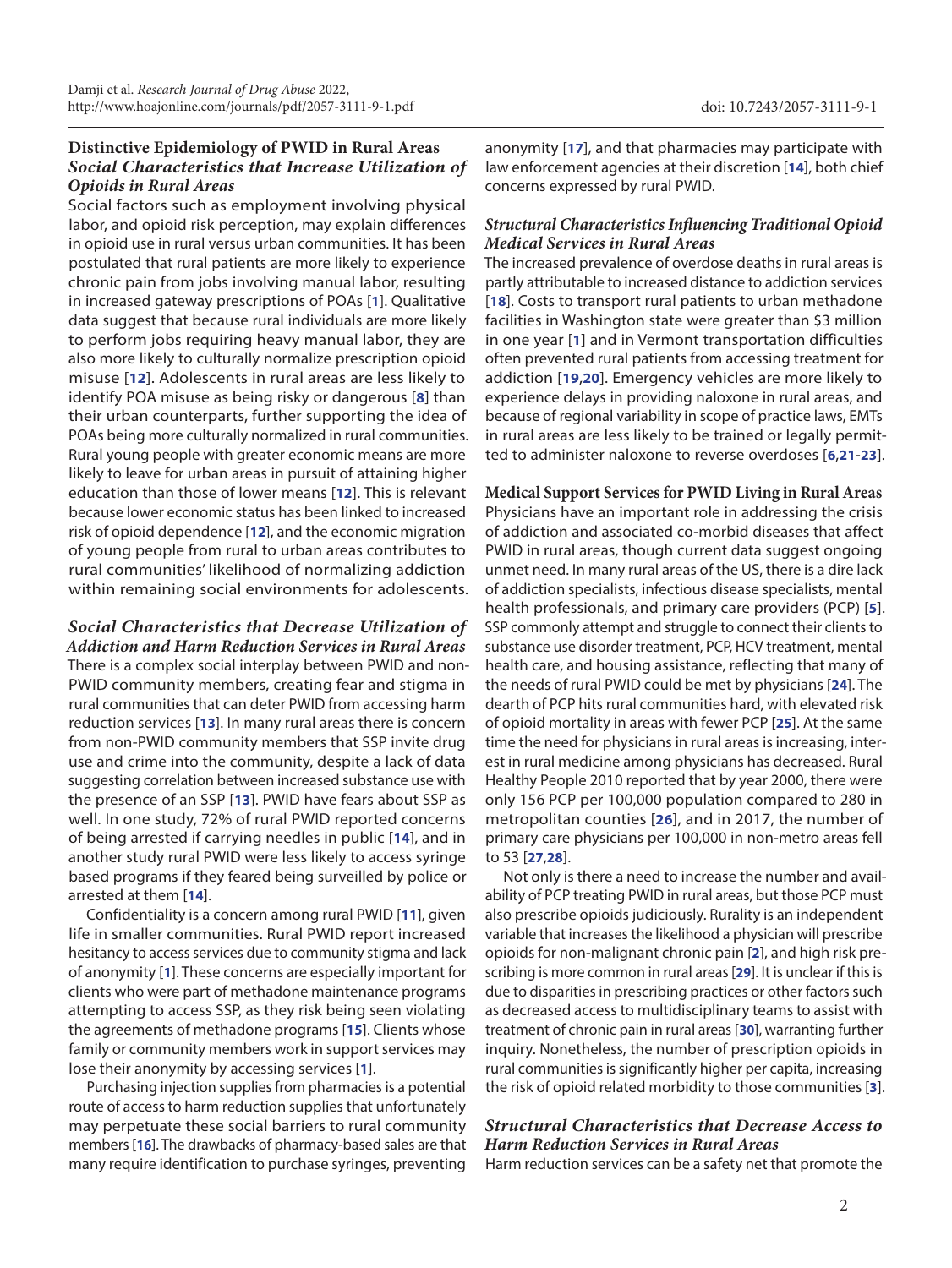health of drug users when traditional intervention services are unavailable or undesired by the user. Lack of a federal system to dispense these harm reduction services and prohibitions against using federal funds to purchase syringes for these programs has resulted in a patchwork system across the country with significant variability in services and availability [**[31](#page-5-17)**,**[32](#page-5-18)**]. The morbidity associated with decreased access to traditional addiction services in rural areas is intensified by deceased access to harm reduction services; rural areas face significant disparities in the availability of SSP programs despite an increase of injection drug use in rural populations [**[11](#page-4-10)**]. Only 20% of syringe exchange programs nationally are in rural areas, with high variation in program numbers across rural areas in the US [**[11](#page-4-10)**]. Rural SSP that do exist are more likely to experience funding shortages and less likely to operate full time, and existing rural SSP are less likely to offer participants naloxone [**[11](#page-4-10)**].

The distance to SSP is a significant barrier to accessing services that have been shown to reduce the infectious disease burden in rural communities. PWID are three times more likely to access SSP that were within 10 minutes of them [**[33](#page-5-19)**] whereas in one study the median distance to an SSP in rural areas was 37 miles [**[18](#page-5-5)**]. In rural areas where SSP were not accessible, there was increased sharing of syringes, purchasing syringes on the street, and hoarding and reusing syringes [**[34](#page-5-20)**].

## **Inadequacy of Current Pharmacy Workarounds for Rural PWID**

Rural areas, like urban areas, have attempted to expand the network of harm reduction services by providing access to SSP in pharmacies. At present, however, many pharmacies do not always follow harm reduction best practices, such as requiring a physical identification [**[17](#page-5-4)**], distributing syringes that harbor larger quantities of blood and increase risk of infectious transmission [**[5](#page-4-4)**], not functioning as syringe disposal sites [**[11](#page-4-10)**], and due to rural legal sanctions preventing the purchase of syringes [**[35](#page-5-21)**].

In some rural states where syringe purchase in pharmacies is not explicitly illegal, PWID have reported being denied syringe purchase at the discretion of pharmacy staff. One study found a 23-79% rate of pharmacy refusal of syringe sales in states where such sales were legal [**[14](#page-5-1)**]. Another study found that 41% of surveyed pharmacists in Kentucky reported having ethical concerns about dispensing syringes to PWID [**[36](#page-5-22)**]. The harm of this is two-fold in that pharmacy refusal has also been shown to drive costs of used syringes on the street in rural communities to as high as \$10 each [**[22](#page-5-23)**], thus impacting entire networks of PWID. As a confluence of many such factors, only 3% of rural PWID report pharmacies as their preferred location for syringe access [**[37](#page-5-24)**].

## **Interventions tailored to the epidemiology of rural PWID**

No single intervention is likely to address all factors needed to improve the outcomes of PWID in rural areas. We suggest a multifaceted approach (**[Figure 1](#page-3-0)**).

## **Age- and Family-centered Harm Reduction for PWID in Rural Areas**

To overcome the inadequacy of current harm reduction services for rural PWID, we propose epidemiologic-based interventions more likely to address local need. For instance, because we know that rural opioid users tend to be younger, and that having an older family member with an opioid prescription confers a twofold risk in overdose death [**[38](#page-5-25)**] it would be logical to design an intervention to reach this specific age bracket and family dynamic. This might be accomplished by introducing opioid specific counselling to rural children and parents as anticipatory guidance in pediatric care. Because we know there is an intertwining of opioid normalization among rural manual laborers as a result of injury [**[1](#page-4-0)**], it would be appropriate to consider ways to decrease injury among laborers in the workplace, such as a greater emphasis on safety techniques in licensing procedures and to normalize physical therapy and non-opioid therapeutics as the primary treatment for such injuries. Key to developing effective interventions in rural populations that consider social conditions is further research to identify modifiable risk factors.

#### **Building on Pre-existing Secondary Exchange Networks**

The shortcomings in accessibility of rural SSP have yielded distinctive local adaptations to increase access to harm reduction, including encouragement of secondary exchange, a process by which one person will pick up supplies for other PWID [**[6](#page-4-5)**,**[11](#page-4-10)**,**[18](#page-5-5)**]. The more geographically isolated a community, the more likely that community is to have a secondary exchange network [**[37](#page-5-24)**]. One study found that 60% of individuals obtaining supplies from a rural SSP routinely picked up for people other than themselves, and that 13% of rural PWID reported secondary exchange as their primary source of clean syringes, compared to 1% amongst their non-rural counterparts [**[37](#page-5-24)**]. Secondary exchange in rural settings facilitates privacy and confidentiality of recipients [**[11](#page-4-10)**]. SSP should incorporate this knowledge into their practices and encourage secondary exchange as available data show that 24% of SSP prohibit or do not specifically promote secondary exchange [**[6](#page-4-5)**]. Harm reduction services in rural areas can build on the existence of secondary exchange networks by developing additional support programs including people who use drugs as peer support persons, community informants, and organizers of harm reduction services [**[39](#page-5-26)**-**[41](#page-5-27)**].

## **Fixing the Shortcomings of Pharmacy-based Harm Reduction in Rural Areas**

Despite the current shortcomings of pharmacy-based harm reduction services for rural PWID, pharmacy-based harm reduction has important advantages. Not only is there greater geographic accessibility to pharmacies, PWID also report less social stigma associated with entering pharmacies than with harm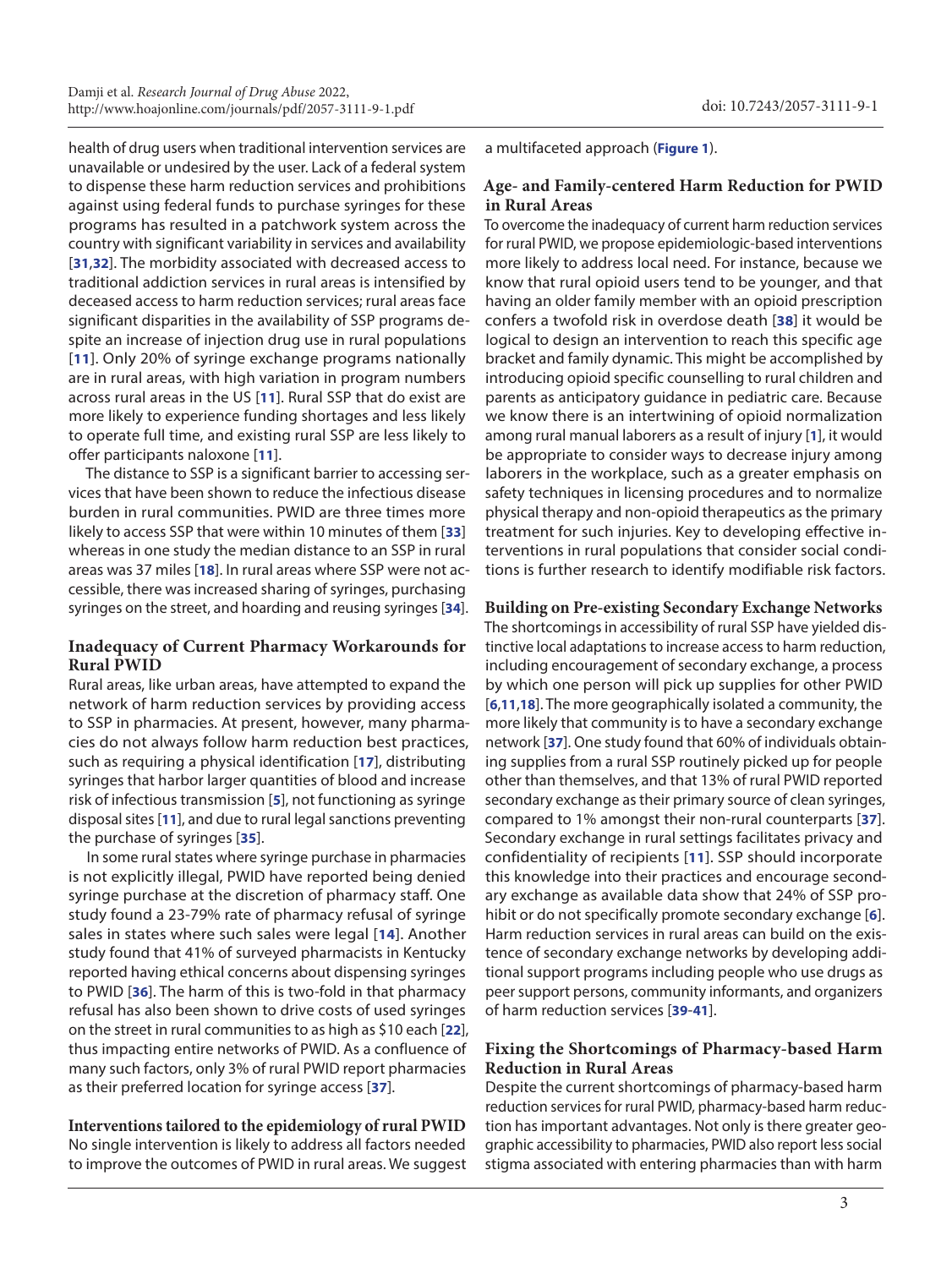<span id="page-3-0"></span>

reduction facilities [**[15](#page-5-2)**,**[21](#page-5-8)**,**[42](#page-5-28)**-**[44](#page-5-29)**]. This is important because much of the physical infrastructure already exists, so modifications would mostly be in the form of policy change. Explicit legalization of harm reduction services in pharmacies would give pharmacy patrons wanting to purchase syringes safe ground without worry of being hassled by law enforcement or pharmacy staff. Abolishing requirements for identification may quell the social concerns around confidentiality. Such movements toward normalizing syringe-based pharmacy sales for PWID would allow for conversation about ensuring that there is an adequate supply of appropriate types of syringes (as opposed to high-deadspace syringes), and an appropriate way to dispose of them in pharmacies as well. Similarly, in some countries vending machines are used as syringe distribution points [**[45](#page-5-30)**], which decreases the potential for interactions with members of one's own community [**[46](#page-5-31)**]. Additionally, pharmacies are more capable of providing 24-hour services and drive-thru options, both of which are associated with greater access and likelihood of prescribing naloxone [**[21](#page-5-8)**].

## **Mobile Outreach to PWID in Rural Areas**

Because a fixed location SSP is intrinsically problematic in sparsely populated rural areas, and secondarily may exacerbate concerns of crime and arrest by rural community members, mobile SSP are a promising harm reduction method in

rural areas [**[47](#page-5-32)**]. Mobile van SSP occupy a specific niche in the harm reduction community and having them available as an adjunct to fixed sites is preferred by many PWID [**[48](#page-5-33)**]. Mobile vans have the advantage of being more discreet and potentially less intensively policed, thus addressing privacy and incarceration concerns of PWID [**[48](#page-5-33)**]. Additionally, mobile vans are more likely to attract beginner PWIDs who do not see themselves as having a substance use disorder, are more difficult to reach, and are less likely to be in addiction treatment [**[47](#page-5-32)**]. Because of the greater cultural normalization of opioid use in rural areas, mobile vans may be particularly effective in serving this demographic. While mobile van SSP cannot replace a fixed site, they are useful in maintaining relationships with PWID for which fixed site SSP are not available or poorly accessible [**[48](#page-5-33)**]. Mobile SSP are able to serve people with limited mobility due to transport issues or disability, and have greater evening availability [**[48](#page-5-33)**]. Mobile SSP thus are poised to be an effective intervention if their use is expanded, given the hesitancy expressed by many rural communities regarding accessing harm reduction services via other modalities.

## **Expanding the Brick-and-Mortar Infrastructure for Harm Reduction in Rural Areas**

To reverse the dwindling supply of rural healthcare providers [**[49](#page-5-34)**] in a fashion that supports the growing needs of the rural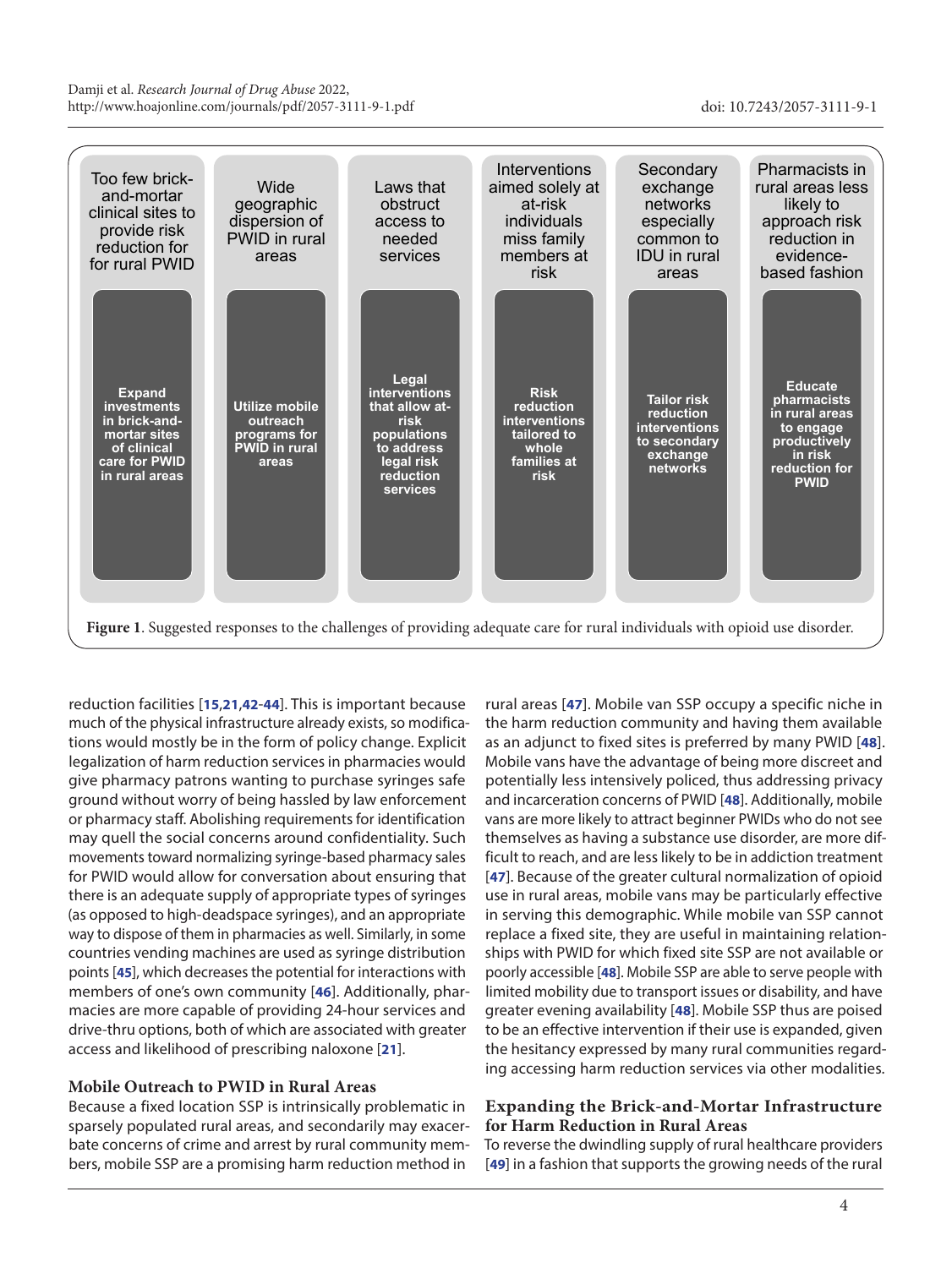population of PWID, investments in the expansion of general and subspecialty medical care, the preservation of rural hospitals and recruitment of well-trained clinicians [**[50](#page-5-35)**-**[53](#page-5-36)**] should be tethered to clinical training aimed at enhancing rural provider proficiency with harm reduction for PWID.

Increasing the capacity of rural physicians to provide harm reduction services for PWID can be accomplished in part by decreasing administrative barriers, for instance removing restrictions regarding number of patients a physician can have on Medication Assisted Therapy (MAT) [**[54](#page-6-0)**]. Some rural communities have markedly improved access to opioid replacement therapy by implementing a "hub and spoke model" [**[55](#page-6-1)**] in which there are few primary "hubs" in which high intensity and specialized addiction treatment is provided, and several "spokes" in which more routine maintenance care is available. The use of telemedicine can also increase the reach of such hub and spoke models [**[56](#page-6-2)**].

## **Addressing Legal Barriers to Harm Reduction in Rural Areas**

One contributor to the variability in utilization of harm reduction services in rural areas is varying degrees of legality across states. Presently, federal funds cannot be used to purchase syringes [**[31](#page-5-17)**], states do not have uniform Good Samaritan laws for callers seeking first responder assistance in overdoses [**[57](#page-6-3)**], or for EMTs to administer naloxone [**[23](#page-5-9)**], and pharmacy staff are not adequately and uniformly educated about harm reduction laws [**[14](#page-5-1)**]. Consolidating this patchwork of legislation and broadening legal protection for all PWID seeking treatment or harm reduction is an important step to dismantle unequal policy that disparately impacts PWID by region. Policy geared at decreasing harm for PWID would do best to include rural PWID as consulting members of the decision-making team [**[39](#page-5-26)**,**[40](#page-5-37)**,**[41](#page-5-27)**].

## **Conclusions**

Rural PWID face unique challenges that require a distinct social and medical response. We propose tailored interventions aimed at shoring up harm reduction services in rural areas including age- and family-appropriate harm reduction services, harm reduction programming that builds on pre-existing secondary exchange networks, improvements to pharmacy-based services, an intensification of mobile outreach to PWID in rural areas, investments in rural medical infrastructure that align to expanded harm reduction services along with expansions of legal protections for harm reduction in rural areas. Unfortunately, few studies are available that parse out the rural-urban differences in opioid dependence in a way that is granular enough to improve understanding of how people in rural areas interact with their specific risk factors. Future investigation into this topic will help to identify additional interventions specific to rural PWID. No single intervention is adequate in isolation to meet the needs of all rural PWID but these interventions in concert can reverse the growing harm of the rural opioid epidemic.

#### **Competing interests**

The authors declare that they have no competing interests.

#### **Authors' contributions**

| <b>Authors' contributions</b>      | <b>NDA</b> | TL | <b>HLA</b> |
|------------------------------------|------------|----|------------|
| Research concept and design        |            |    |            |
| Collection and/or assembly of data |            |    |            |
| Data analysis and interpretation   |            |    |            |
| Writing the article                |            |    |            |
| Critical revision of the article   |            |    |            |
| Final approval of article          |            |    |            |
| Statistical analysis               |            |    |            |

#### **Acknowledgement**

The authors would like to thank Theresa Vezina, Kim Jacobs, Katrina Thornburgh, and Kristina Valentine for their contributions to this work.

#### **Publication history**

Editor: Narayan G. Bhat, The University of Texas, USA. Received: 27-Feb-2022 Final Revised: 12-Apr-2022 Accepted: 05-May-2022 Published: 15-May-2022

## **References**

- <span id="page-4-0"></span>1. Rigg KK, Monnat SM, Chavez MN. Opioid-related mortality in rural America: Geographic heterogeneity and intervention strategies. *Int J Drug Policy.* 2018;57:119-129.
- <span id="page-4-1"></span>2. Prunuske JP, St Hill CA, Hager KD, et al. Opioid prescribing patterns for non-malignant chronic pain for rural versus non-rural US adults: a population-based study using 2010 NAMCS data. *BMC Health Serv Res.* 2014;14:563-563.
- <span id="page-4-2"></span>3. U.S. Opioid Prescribing Rate Maps. 2020. https://www.cdc.gov/ drugoverdose/maps/rxrate-maps.html. Accessed 9/16/2020.
- <span id="page-4-3"></span>4. Lankenau SE, Teti M, Silva K, Jackson Bloom J, Harocopos A, Treese M. Initiation into prescription opioid misuse amongst young injection drug users. *Int J Drug Policy.* 2012;23(1):37-44.
- <span id="page-4-4"></span>5. Schranz AJ, Barrett J, Hurt CB, Malvestutto C, Miller WC. Challenges Facing a Rural Opioid Epidemic: Treatment and Prevention of HIV and Hepatitis C. *Current HIV/AIDS Reports.* 2018;15(3):245-254.
- <span id="page-4-5"></span>6. Des Jarlais DC, McKnight C, Goldblatt C, Purchase D. Doing harm reduction better: syringe exchange in the United States. *Addiction.* 2009;104(9):1441-1446.
- <span id="page-4-6"></span>7. Fraser H, Vellozzi C, Hoerger TJ, et al. Scaling Up Hepatitis C Prevention and Treatment Interventions for Achieving Elimination in the United States: A Rural and Urban Comparison. *Am J Epidemiol.* 2019;188(8):1539-1551.
- <span id="page-4-7"></span>8. Monnat SM, Rigg KK. Examining Rural/Urban Differences in Prescription Opioid Misuse Among US Adolescents. *The Journal of Rural Health.* 2016;32(2):204-218.
- <span id="page-4-8"></span>9. Zibbell JE, Hart-Malloy R, Barry J, Fan L, Flanigan C. Risk Factors for HCV Infection Among Young Adults in Rural New York Who Inject Prescription Opioid Analgesics. *American Journal of Public Health.* 2014;104(11):2226- 2232.
- <span id="page-4-9"></span>10.Hedegaard H MA, Warner M. Urban-rural Differences in Drug Overdose Death Rates, by Sex, Age, and Type of Drugs Involved. In: Statistics NCfH, ed. Centers for Disease Control and Prevention 2019.
- <span id="page-4-10"></span>11.Jarlais DCD, Nugent A, Solberg A, Feelemyer J, Mermin J, Holtzman D. Syringe Service Programs for Persons Who Inject Drugs in Urban, Suburban, and Rural Areas — United States, 2013. *Morbidity and Mortality Weekly Report.* 2015;64(48):1337-1341.
- <span id="page-4-11"></span>12. Keyes KM, Cerdá M, Brady JE, Havens JR, Galea S. Understanding the rural-urban differences in nonmedical prescription opioid use and abuse in the United States. *American journal of public*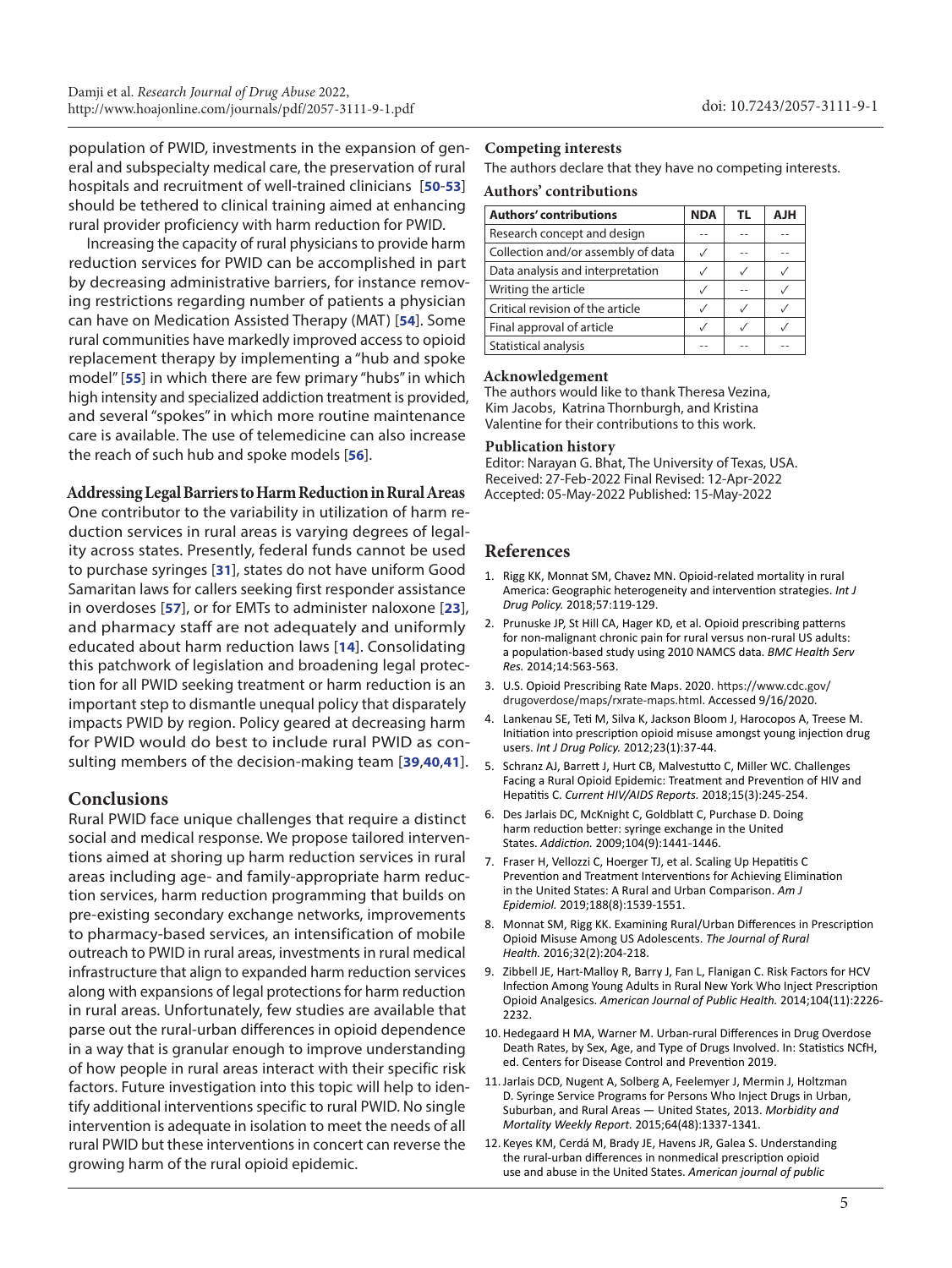<span id="page-5-0"></span>*health.* 2014;104(2):e52-e59.

- 13. Kim BJ, Harley DA. Needle and Syringe Programs in Rural Areas: Addressing the Intravenous Drug Use Epidemic. *Rehabilitation Research Policy and Education.* 2019(1):56-64.
- <span id="page-5-1"></span>14.Davis SM, Kristjansson AL, Davidov D, Zullig K, Baus A, Fisher M. Barriers to using new needles encountered by rural Appalachian people who inject drugs: implications for needle exchange. *Harm Reduction Journal.* 2019;16(1):23.
- <span id="page-5-2"></span>15.Day C, Conroy E, Lowe J, Page J, Dolan K. Patterns of drug use and associated harms among rural injecting drug users: comparisons with metropolitan injecting drug users. *Aust J Rural Health.* 2006;14(3):120- 125.
- <span id="page-5-3"></span>16. Meyerson BE, Lawrence CA, Cope SD, et al. I could take the judgment if you could just provide the service: non-prescription syringe purchase experience at Arizona pharmacies, 2018. *Harm reduction journal.* 2019;16(1):57-57.
- <span id="page-5-4"></span>17. Pollini RA, Paquette CE, Slocum S, LeMire D. 'It's just basically a box full of disease'-navigating sterile syringe scarcity in a rural New England state. *Addiction.* 2020.
- <span id="page-5-5"></span>18. Canary L, Hariri S, Campbell C, et al. Geographic Disparities in Access to Syringe Services Programs Among Young Persons With Hepatitis C Virus Infection in the United States. *Clin Infect Dis.* 2017;65(3):514-517.
- <span id="page-5-6"></span>19. Lister JJ, Weaver A, Ellis JD, Himle JA, Ledgerwood DM. A systematic review of rural-specific barriers to medication treatment for opioid use disorder in the United States. *The American Journal of Drug and Alcohol Abuse.* 2020;46(3):273-288.
- <span id="page-5-7"></span>20. Tiger R. Race, class, and the framing of drug epidemics. *Contexts.* 2017;16(4):46-51.
- <span id="page-5-8"></span>21.Green TC, Bratberg J, Baird J, et al. Rurality and differences in pharmacy characteristics and community factors associated with provision of naloxone in the pharmacy. *Int J Drug Policy.* 2019:102602.
- <span id="page-5-23"></span>22. Allen ST, Grieb SM, O'Rourke A, et al. Understanding the public health consequences of suspending a rural syringe services program: a qualitative study of the experiences of people who inject drugs. *Harm Reduction Journal.* 2019;16(1):33.
- <span id="page-5-9"></span>23. Prevention CfDCa. Preventing Opioid Overdoses among Rural Americans. Opioid Overdose Policy Brief Web site. https://www.cdc.gov/ruralhealth/ drug-overdose/pdf/Policy-Brief\_Opioiod-Overdoses-H.pdf. Published 2018. Accessed 1/23/2021.
- <span id="page-5-10"></span>24. Stopka TJ, Hutcheson M, Donahue A. Access to healthcare insurance and healthcare services among syringe exchange program clients in Massachusetts: qualitative findings from health navigators with the iDU ("I do") Care Collaborative. *Harm reduction journal.* 2017;14(1):26-26.
- <span id="page-5-11"></span>25.Haffajee RL, Lin LA, Bohnert ASB, Goldstick JE. Characteristics of US Counties With High Opioid Overdose Mortality and Low Capacity to Deliver Medications for Opioid Use Disorder. *JAMA Netw Open.* 2019;2(6):e196373-e196373.
- <span id="page-5-12"></span>26.Gamm LD, Hutchinson, Linnae L., Dabney, Betty J., Dorsey, Alicia M. Rural People 2010: A companion Document to Healthy People 2010.2010:177.
- <span id="page-5-13"></span>27.Hub RHI. Physicians per 10,000 People for Metro and Nonmetro Counties, 2017. https://www.ruralhealthinfo.org/charts/109. Published 2017. Accessed 1/23/2021.
- <span id="page-5-14"></span>28. Fields BE, Bigbee JL, Bell JF. Associations of Provider-to-Population Ratios and Population Health by County-Level Rurality. *J Rural Health.* 2016;32(3):235-244.
- <span id="page-5-15"></span>29.Heins SE, Sorbero MJ, Jones CM, Dick AW, Stein BD. High-Risk Prescribing to Medicaid Enrollees Receiving Opioid Analgesics: Individual- and County-Level Factors. *Subst Use Misuse.* 2018;53(10):1591-1601.
- <span id="page-5-16"></span>30. Breivik H. Opioids in chronic non-cancer pain, indications and controversies. *European Journal of Pain.* 2005;9(2):127-130.
- <span id="page-5-17"></span>31. CDC. Determination of Need for Syringe Services Programs. In: Centers for Disease Control and Prevention; 2020.
- <span id="page-5-18"></span>32. amFAR TFfAR. Syringe Exchange Program Legality. https://opioid.amfar. org/indicator/SSP\_legality. Published 2019. Accessed 1/23/2021.
- <span id="page-5-19"></span>33. Cooper HL, Bossak B, Tempalski B, Des Jarlais DC, Friedman SR. Geographic approaches to quantifying the risk environment: drug-related

<span id="page-5-20"></span>law enforcement and access to syringe exchange programmes. *Int J Drug Policy.* 2009;20(3):217-226.

- 34. Broadhead RS, van Hulst Y, xeb, Heckathorn DD. Termination of an Established Needle-Exchange: A Study of Claims and Their Impact. *Social Problems.* 1999;46(1):48-66.
- <span id="page-5-21"></span>35. Strathdee SA, Beyrer C. Threading the Needle — How to Stop the HIV Outbreak in Rural Indiana. *New England Journal of Medicine.* 2015;373(5):397-399.
- <span id="page-5-22"></span>36.Goodin A, Fallin-Bennett A, Green T, Freeman PR. Pharmacists' role in harm reduction: a survey assessment of Kentucky community pharmacists' willingness to participate in syringe/needle exchange. *Harm Reduction Journal.* 2018;15(1):4.
- <span id="page-5-24"></span>37. Fisher K, Smith T, Nairn K, Anderson D. Rural people who inject drugs: A cross-sectional survey addressing the dimensions of access to secondary needle and syringe program outlets. *Aust J Rural Health.* 2017;25(2):94- 101.
- <span id="page-5-25"></span>38.Nguyen AP, Glanz JM, Narwaney KJ, Binswanger IA. Association of Opioids Prescribed to Family Members With Opioid Overdose Among Adolescents and Young Adults. *JAMA Netw Open.* 2020;3(3):e201018-e201018.
- <span id="page-5-26"></span>39. Elkhalifa S, Jozaghi E, Marsh S, et al. Social network support and harm reduction activities in a peer researcher-led pilot study, British Columbia, Canada. *Harm Reduct J.* 2020;17(1):57.
- <span id="page-5-37"></span>40.Gunn CM, Maschke A, Harris M, et al. Age-based preferences for risk communication in the fentanyl era: 'A lot of people keep seeing other people die and that's not enough for them'. *Addiction.* 2020.
- <span id="page-5-27"></span>41.Jürgens R. "Nothing about us without us" - greater, meaningful involvement of people who use illegal drugs: a public health, ethical, and human rights imperative*.* Montréal: Canadian HIV/AIDS Legal Network; 2005.
- <span id="page-5-28"></span>42. Ranapurwala SI, Shanahan ME, Alexandridis AA, et al. Opioid Overdose Mortality Among Former North Carolina Inmates: 2000–2015. *American Journal of Public Health.* 2018;108(9):1207-1213.
- 43.O'Rourke A, White RH, Park JN, et al. Acceptability of safe drug consumption spaces among people who inject drugs in rural West Virginia. *Harm Reduct J.* 2019;16(1):51.
- <span id="page-5-29"></span>44. Miller CL, Tyndall M, Spittal P, Li K, Palepu A, Schechter MT. Risktaking behaviors among injecting drug users who obtain syringes from pharmacies, fixed sites, and mobile van needle exchanges. *Journal of Urban Health.* 2002;79(2):257-265.
- <span id="page-5-30"></span>45. Lilley G, Mak DB, Fredericks T. Needle and syringe distribution trends in Western Australia, 1990 to 2009. *Drug Alcohol Rev.* 2013;32(3):320-327.
- <span id="page-5-31"></span>46.Otiashvili D, Kirtadze I, Vardanashvili I, Tabatadze M, Ober AJ. Perceived acceptability of and willingness to use syringe vending machines: results of a cross-sectional survey of out-of-service people who inject drugs in Tbilisi, Georgia. *Harm Reduct J.* 2019;16(1):21.
- <span id="page-5-32"></span>47. Islam MM, Conigrave KM. Assessing the role of syringe dispensing machines and mobile van outlets in reaching hard-to-reach and highrisk groups of injecting drug users (IDUs): a review. *Harm Reduction Journal.* 2007;4(1):14.
- <span id="page-5-33"></span>48. Strike C, Miskovic M. Scoping out the literature on mobile needle and syringe programs—review of service delivery and client characteristics, operation, utilization, referrals, and impact. *Harm Reduction Journal.* 2018;15(1):6.
- <span id="page-5-34"></span>49.HHS awards \$20 million to 27 organizations to increase the rural workforce through the creation of new rural residency programs [press release]. US Department of Health and Human Services: hhs.gov2019.
- <span id="page-5-35"></span>50. Searing A. Expanding Medicaid Would Help Keep Rural Hospitals Open in 14 Non-Expansion States. In. *Say Ahhh!* Vol 2020. Georgetown University Health Policy Institute: Rural Health Policy Project; 2020.
- 51.Daniels ZM, Vanleit BJ, Skipper BJ, Sanders ML, Rhyne RL. Factors in recruiting and retaining health professionals for rural practice. *J Rural Health.* 2007;23(1):62-71.
- 52.Jarman BT, Cogbill TH, Mathiason MA, et al. Factors correlated with surgery resident choice to practice general surgery in a rural area. *J Surg Educ.* 2009;66(6):319-324.
- <span id="page-5-36"></span>53. Stagg P, Greenhill J, Worley PS. A new model to understand the career